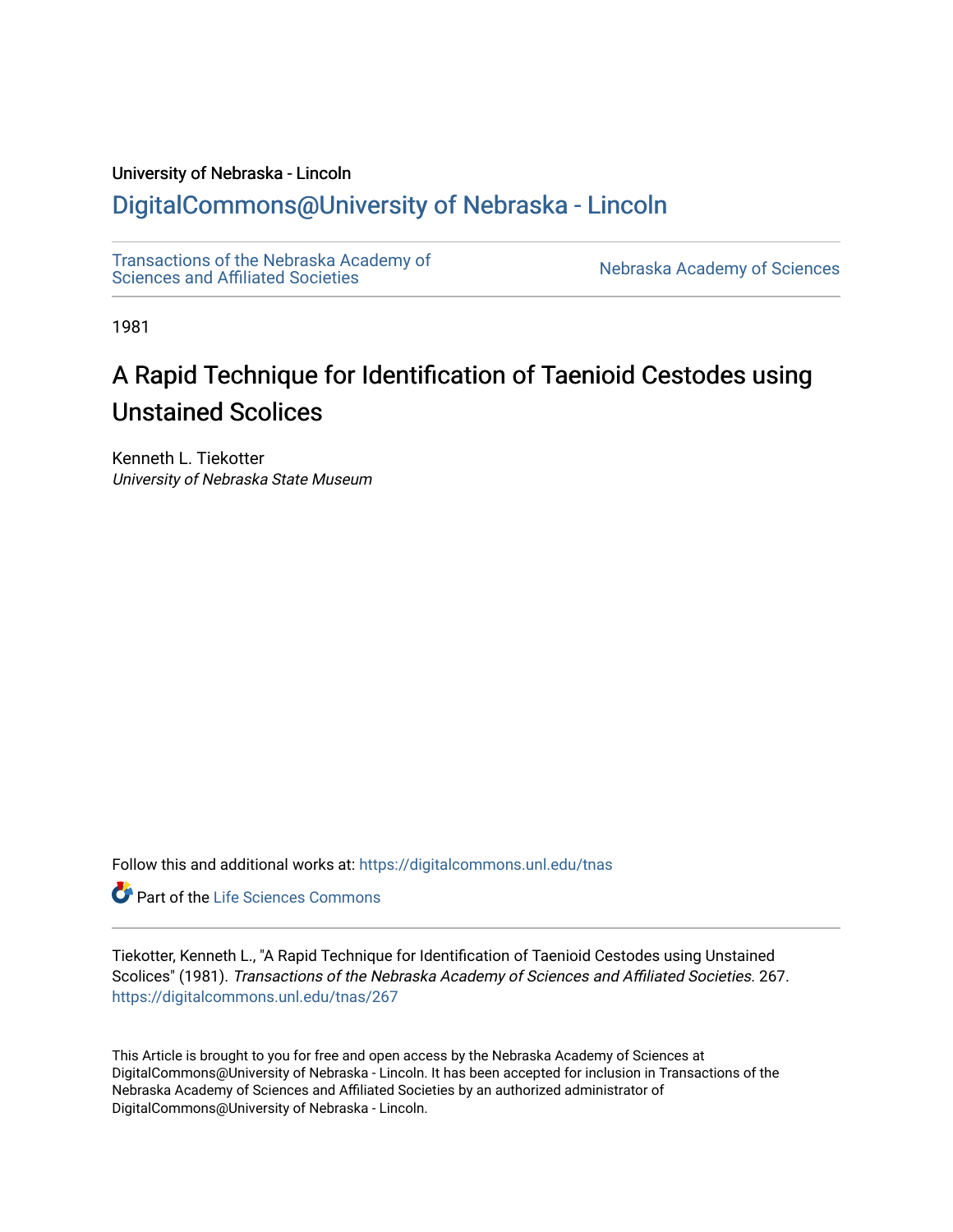#### A RAPID TECHNIQUE FOR IDENTIFICATION OF TAENIOID CESTODES

#### USING UNSTAINED SCOLICES

Kenneth L. Tiekotter\*

Harold W. Manter Laboratory Division of Parasitology University of Nebraska State Museum Lincoln, Nebraska 68588

A rapid technique for identification of three taenioids from bobcalS, based on hook morphology, using a simple system of microprojection and unstained scolices is described. Three species of *Taenia* from bobcats of Nebraska were collected. The rostella were removed; placed between two microscope slides; flooded with fixative, 70% ethanol, or tapwater; and pressed by means of two clamps to spread the hooks. The wet mount was then placed on the stage of a simple micro projector equipped with a calibrated ocular micrometer. The hooks were drawn and measured simultaneously.

#### t t t

#### INTRODUCTION

Helminthological surveys and epidemiological studies of commercially important fur-bearers frequently involve frozen and poorly preserved carcasses. The helminths may be macerated and identification based on conventionally stained and cleared specimens is difficult or impossible. Riser (1956) identified taenioid cestodes from felids based on rostellar hooks, and Verster (1969) revised the genus *Taenia* linnaeus, 1758, finding hook number and size to be reliable taxonomic criteria. A technique has been developed for rapid identification of taenioid species of bobcats.

#### MATERIALS AND METHODS

During the 1977 and 1978 trapping seasons, carcasses of 76 bobcats *(Lynx rufus* Schreber) were obtained from furbuyers, taxidermists, trappers, and game biologists in Nebraska. The carcasses had been frozen and thawed repeatedly between capture and examination. More than one taenioid species was found in the intestines, but the specimens were usually macerated and nuclear stains yielded unsatisfactory preparations.

The strobilae were removed from the intestines and disentangled in water. Care was taken not to disturb the rostellum while large pieces of debris were removed. Worms to be permanently mounted for a reference collection were fixed in AFA or 10% formalin for several hours. The rostellum was then removed from the scolex, positioned dorsoventrally, laterally, or in an *en face* view between two microscope slides and flooded with fixative, 70% ethanol, or tapwater. Two spring clamps made from paper clips or snap clamps from garment hangers were attached to both slides on opposite sides of the rostellum (Fig. 2) and pressure was adjusted so that the hooks were separated but not crushed. The slide was then placed on the stage of a microprojector. For investigators without access to a conventional microprojector, an adequate system (Fig. 1) may be devised using a light source (A), microscope mirror (B), substage condenser (C), calibrated eyepiece (D), reflecting mirror (E), and drawing table (F).

When the system is properly aligned, images of the hooks and a calibrated ocular micrometer are projected onto the drawing table. The hooks can be drawn and measured simultaneously by rotating the ocular micrometer and adjusting the slide with a mechanical stage. Hooks can be drawn, the specimen removed, and the paper rotated on the drawing table while measuring with the ocular micrometer; or the hooks and scale can be drawn and measurements recorded later.

#### RESULTS AND DISCUSSION

Figures 3-5 illustrate the rostella of taenioids found in the intestines of bobcats collected in Nebraska. Figures 3-6

<sup>\*</sup>Present address: Veterans Administration, Neurology Research 151N, <sup>2</sup>030 Research Veterans Hoministration, Neurology Research 15